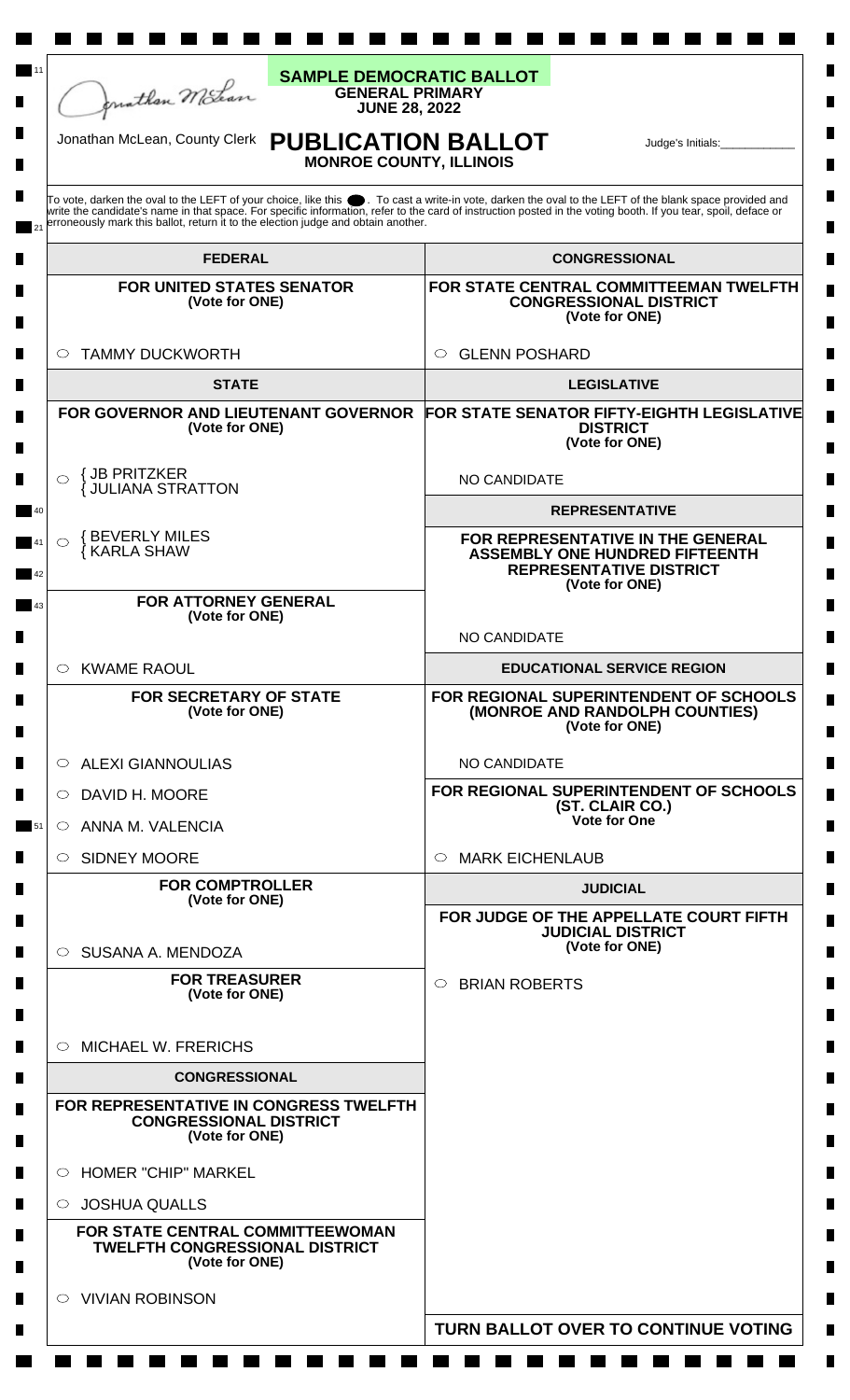| <b>COUNTY</b>                                                                               | <b>PRECINCT COMMITTEEPERSON</b>                                         |
|---------------------------------------------------------------------------------------------|-------------------------------------------------------------------------|
| <b>FOR COUNTY CLERK</b><br>(Vote for ONE)                                                   | <b>PRECINCT COMMITTEEPERSON</b><br><b>PRECINCT 9</b><br>(Vote for ONE)  |
| NO CANDIDATE                                                                                | NO CANDIDATE                                                            |
| <b>FOR COUNTY TREASURER</b><br>(Vote for ONE)                                               | <b>PRECINCT COMMITTEEPERSON</b><br><b>PRECINCT 10</b><br>(Vote for ONE) |
| NO CANDIDATE                                                                                | <b>SIDNEY HORN</b><br>$\bigcirc$                                        |
| <b>FOR COUNTY SHERIFF</b><br>(Vote for ONE)                                                 | PRECINCT COMMITTEEPERSON<br><b>PRECINCT 11</b><br>(Vote for ONE)        |
| NO CANDIDATE                                                                                | <b>MARGARET FRANCOIS</b><br>◯                                           |
| FOR COUNTY SUPERVISOR OF ASSESSMENTS<br>(Vote for ONE)                                      | PRECINCT COMMITTEEPERSON<br><b>PRECINCT 12</b><br>(Vote for ONE)        |
| <b>SONJA MADLINGER</b><br>$\circ$                                                           | <b>SCOT LUCHTEFELD</b><br>$\circ$                                       |
| <b>FOR COUNTY COMMISSIONER</b><br>(Vote for ONE)                                            | <b>PRECINCT COMMITTEEPERSON</b><br><b>PRECINCT 13</b><br>(Vote for ONE) |
| <b>PATRICK J. KELLY</b><br>$\circ$                                                          | <b>JANEEN REITZ</b><br>$\bigcirc$                                       |
| PRECINCT COMMITTEEPERSON                                                                    | <b>PRECINCT COMMITTEEPERSON</b><br><b>PRECINCT 14</b>                   |
| PRECINCT COMMITTEEPERSON<br><b>PRECINCT1</b><br>(Vote for ONE)                              | (Vote for ONE)<br><b>SANDRA L. SAUGET</b><br>$\circ$                    |
| <b>NO CANDIDATE</b>                                                                         | <b>PRECINCT COMMITTEEPERSON</b>                                         |
| <b>PRECINCT COMMITTEEPERSON</b><br><b>PRECINCT 2</b>                                        | <b>PRECINCT 15</b><br>(Vote for ONE)                                    |
| (Vote for ONE)                                                                              | <b>JASON JONES SR.</b><br>$\circ$                                       |
| <b>DANIEL E. SCHUMER</b><br>$\circ$<br><b>PRECINCT COMMITTEEPERSON</b><br><b>PRECINCT 3</b> | <b>PRECINCT COMMITTEEPERSON</b><br><b>PRECINCT 16</b><br>(Vote for ONE) |
| (Vote for ONE)                                                                              | NO CANDIDATE                                                            |
| <b>SONJA MADLINGER</b><br>$\circ$                                                           | PRECINCT COMMITTEEPERSON<br><b>PRECINCT 17</b>                          |
| PRECINCT COMMITTEEPERSON<br><b>PRECINCT 4</b><br>(Vote for ONE)                             | (Vote for ONE)<br>NO CANDIDATE                                          |
| NO CANDIDATE                                                                                | <b>PRECINCT COMMITTEEPERSON</b>                                         |
| <b>PRECINCT COMMITTEEPERSON</b><br><b>PRECINCT 5</b>                                        | <b>PRECINCT 18</b><br>(Vote for ONE)                                    |
| (Vote for ONE)                                                                              | NO CANDIDATE                                                            |
| NO CANDIDATE                                                                                | <b>PRECINCT COMMITTEEPERSON</b><br><b>PRECINCT 19</b>                   |
| <b>PRECINCT COMMITTEEPERSON</b><br><b>PRECINCT 6</b><br>(Vote for ONE)                      | (Vote for ONE)<br>PATRICK J. KELLY<br>O                                 |
| NO CANDIDATE                                                                                | <b>PRECINCT COMMITTEEPERSON</b>                                         |
| PRECINCT COMMITTEEPERSON<br><b>PRECINCT 7</b>                                               | <b>PRECINCT 20</b><br>(Vote for ONE)                                    |
| (Vote for ONE)                                                                              | NO CANDIDATE                                                            |
| NO CANDIDATE<br><b>PRECINCT COMMITTEEPERSON</b>                                             | PRECINCT COMMITTEEPERSON<br><b>PRECINCT 21</b><br>(Vote for ONE)        |
| <b>PRECINCT 8</b><br>(Vote for ONE)                                                         | NO CANDIDATE                                                            |
| NO CANDIDATE                                                                                | TURN BALLOT OVER TO CONTINUE VOTING                                     |